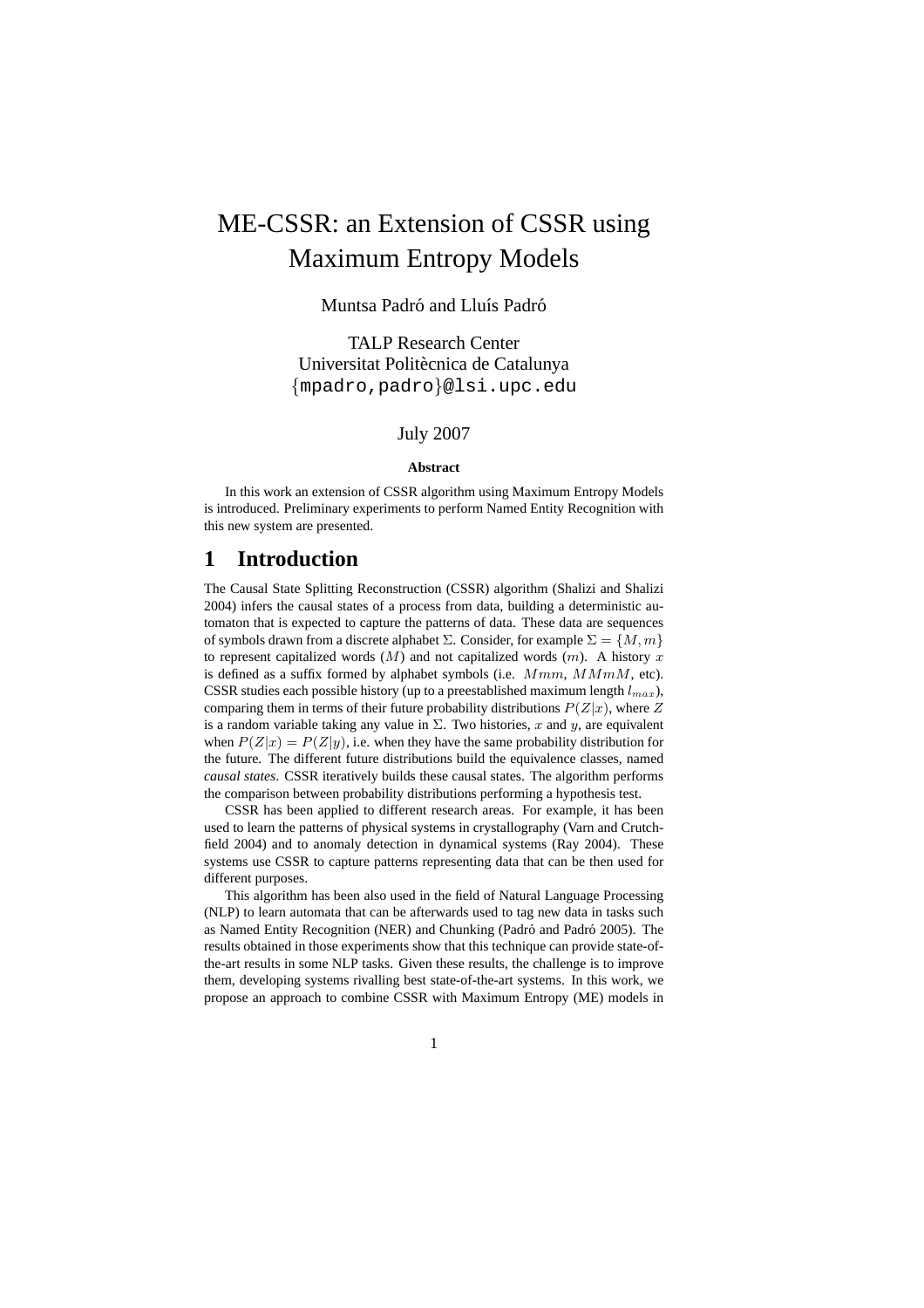order to introduce more information into the system and study if the performance improves. For these preliminary experiments we focus on NER task.

To apply CSSR to NER and to other NLP tasks, it is necessary to encode each word as a symbol of the alphabet  $\Sigma$ . This symbol has to take into account the relevant features for the task as well as the hidden information about whether the word belongs to a named entity  $(NE)^1$ . For example, if the only features taken into account are if the word is capitalized or not  $(M \text{ or } m)$ , the alphabet will be the combination of each feature with the corresponding "B-I-O" tag:  $\Sigma =$  ${M_B, M_I, M_O, m_B, m_I, m_O}$ 

This approach is rather limited, since all information we want to take into account has to be encoded in the alphabet. Furthermore, the amount of necessary data to build a correct automaton grows exponentially with the alphabet size. For that reason, a method to introduce more information about the words independently of the alphabet has been devised.

## **2 Introducing ME models into CSSR**

The main idea of the proposed approach is based on generalizing the concept of history. Instead of considering histories as sequences of alphabet symbols corresponding to the last  $l_{max}$  words, we define histories as sets of relevant information about the last  $l_{max}$  words. Thus, histories can be encoded as collections of features of the words in a window of size  $l_{max}$ . In this way, causal states can still be defined as sets of histories with the same distribution for the future and can be calculated following the structure of CSSR.

This work uses ME models (Berger, Pietra, and Pietra 1996) to compute the probability distribution of the future. The classes of ME models are the alphabet symbols used with CSSR, and they define the possible transitions of each state in the automaton. The relevant information associated to each word is encoded as different features, and ME models are used to compute the probability distribution of the next symbol given the active features. If with CSSR the probability to be computed had the form of  $P(m_B|M_BM_Im_O)$  now the probability will be computed as  $P(m_B|h)$  where h is a history including relevant features of last words.

We present three different approaches to use this extended concept of history and ME models in combination with CSSR:

- 1. **Plain ME:** Using the learned ME models, compute the probability of each word in test corpus of having the tag B, I or O (taking into account that there is a known part of the symbol, i.e. we know if it is  $M$  or  $m$ ), and compute the best sequence of tags using the Viterbi algorithm. Note that this first approach doesn't use CSSR in any way, but it can be used as a baseline of ME models performance.
- 2. ME-over-CSSR: Use CSSR to learn an automaton as in (Padró and Padró 2005), using a simple alphabet. The ME model is used only during the tagging task, and its predicted probabilities are combined with the transition probabilities learned by the automaton. This is a simple way to introduce more complicated features without changing CSSR algorithm.
- 3. **ME-CSSR:** An extended version of CSSR algorithm that defines histories as sets of features instead of simple symbol suffixes. In this way all the

<sup>&</sup>lt;sup>1</sup>This information is encoded using "B-I-O" approach (Ramshaw and Marcus 1995): B for words at NE beginning, I for words internal to a NE, and O for words outside a NE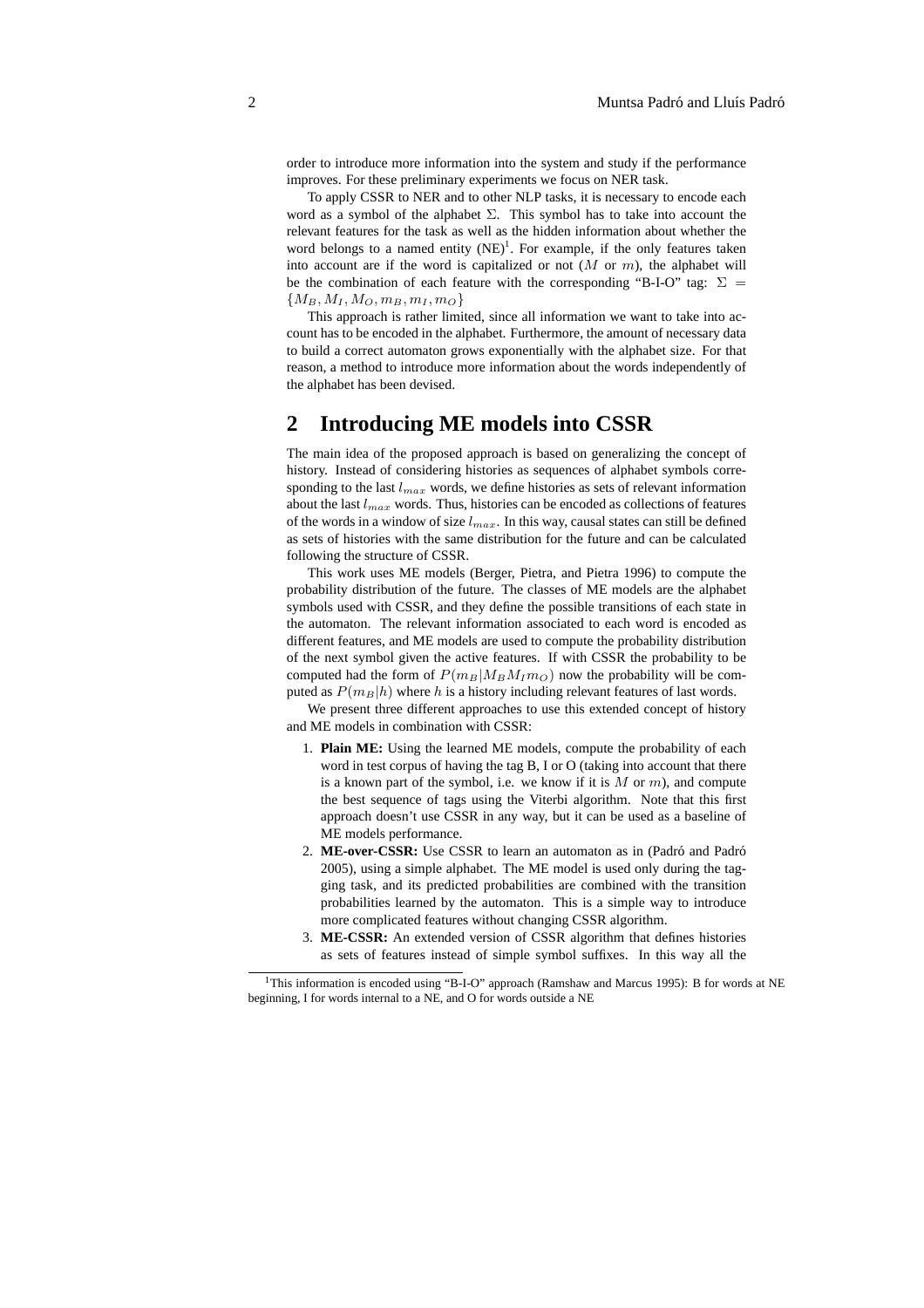#### 2.1 Experiments and Results 3

information encoded in the features is taken into account when building the automaton and the automaton is expected to better capture the patterns of sequences since it has more information.

#### **2.1 Experiments and Results**

Different experiments with these three different methods were performed. These are preliminary experiments as the system is still under development.

The used alphabet and data are the same used in (Padró and Padró 2005). The alphabet has 5 symbols combining different orthographical and syntactic information, which combined with the B-I-O tags lead to a 15 symbol alphabet. The data are those of CoNLL-2000 shared task (Tjong Kim Sang and Buchholz 2000).

The experiments presented in this work were performed with two different feature sets. These sets include few and simple features, and will be extended in further work. First feature set  $(FS_1)$  takes into account just the alphabet symbol and the PoS tag. The second one  $(FS_2)$  includes the same features than  $FS_1$  plus 4 more boolean features: capitalized word, word containing numbers, all letters capitalized, and auxiliary word (words that often appear inside NEs ). Note that the feature corresponding to the alphabet symbol includes the hidden B-I-O information which is not available in the test corpus. When performing tagging step this feature is set to the symbol assumed by the Viterbi algorithm in the currently analyzed path. All these features are taken into account for each word in a window of size  $l_{max}$  to the left of the current word. To maintain the idea of histories it is necessary to consider the same maximum length for all features which will be the length used by CSSR to learn the automaton. Both feature sets also include the known part of the symbol (i.e.  $m$  or  $M$ ) and the PoS tag of the current word.

The implication of taking into account different lengths for different features, of introducing features of future words, and how to combine it with CSSR algorithm, will be studied in the future.

The experiments were conducted with both feature sets and with  $l_{max}$  from 2 to 4. Table 1 shows the best  $F_1$  scores obtained. The results with  $l_{max} = 4$  are not presented as they are far behind the other results, since the available training data is insufficient to learn reliable automata with this history length.

| <b>System</b>   | $FS_1$ |        | FS2    |         |
|-----------------|--------|--------|--------|---------|
|                 | $l=02$ | $l=03$ | $l=02$ | $l=0.3$ |
| <b>Plain ME</b> | 87.00  | 86.37  | 86.56  | 86.28   |
| ME-over-CSSR    | 88.51  | 86.63  | 88.26  | 86.61   |
| <b>ME-CSSR</b>  | 85.89  | 85.61  | 85.97  | 85.18   |

Table 1: Obtained  $F_1$  results with different feature sets and different approaches

From these results it can be seen that the simple combination ME-over-CSSR leads to better results than using plain ME models with the Viterbi algorithm, and that the proposed ME-CSSR method leads to worse results. The best result of using only CSSR reported in (Padró and Padró 2005) is  $F_1 = 88.96\%$  which is not significantly different (at 95% confidence degree) from the best result presented here. Also the figures show that increasing  $l_{max}$  or the number of features leads to a lose in performance, which is surprising specially in the case of using plain